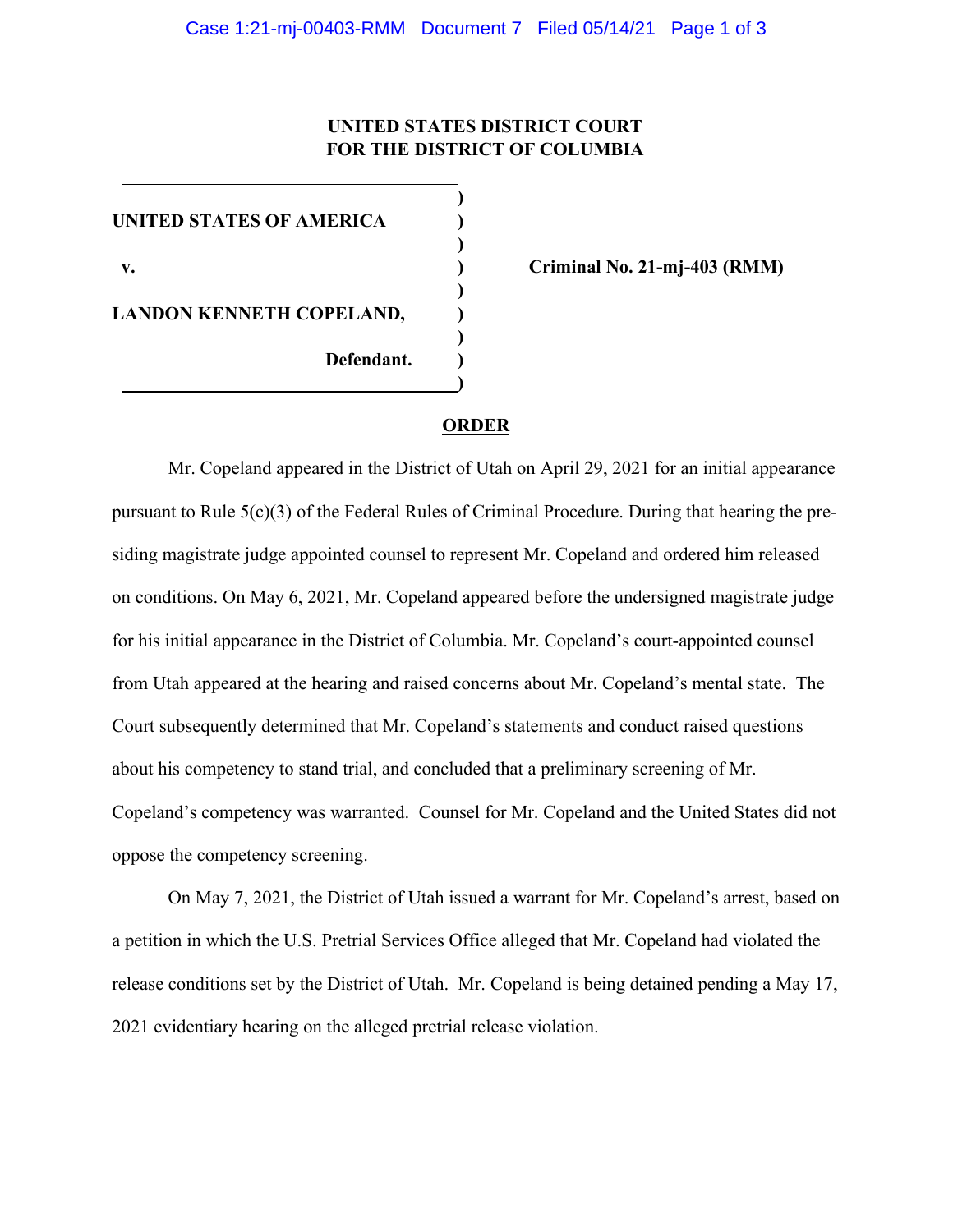## Case 1:21-mj-00403-RMM Document 7 Filed 05/14/21 Page 2 of 3

Pursuant to 18 U.S.C. § 4241, and for the reasons stated on the record by counsel for Mr. Copeland, the Court's observations of Mr. Copeland during the hearing, and the facts outlined in connection with Mr. Copeland's alleged violation of release conditions, it is

**ORDERED** that Mr. Copeland be examined by Dr. Grant, a psychologist for the District of Columbia Department of Behavioral Health, Pretrial and Assessment Branch ("DBH") for the purpose of a forensic screening for a preliminary assessment of his competency, and that after such examination a report be made to this Court as to:

- (1) Whether Mr. Copeland is presently mentally competent to understand the proceedings against him and to properly assist in the preparation of his defense; and
- (2) If the answer to the preceding question is in the negative, whether the examining psychiatrist believes Mr. Copeland should be transferred to a mental facility for further examination and treatment?

The Court respectfully requests, but does not order, that the report generated as a result of this initial screening be completed within 48 hours of Mr. Copeland's evaluation, subject to the availability of staff resources to honor this request.

It is **FURTHER ORDERED** that the appropriate officials at the facility where Mr. Copeland is detained coordinate with Dr. Grant to make him available for a remote screening.

It is **FURTHER ORDERED** that the Assistant United States Attorney assigned to this matter shall immediately submit the paperwork necessary to ensure the timely payment of the DBH for the forensic screening report. The assigned Assistant United States Attorney shall coordinate payment through the appropriate personnel in the United States Attorney's Office for the District of Columbia.

2